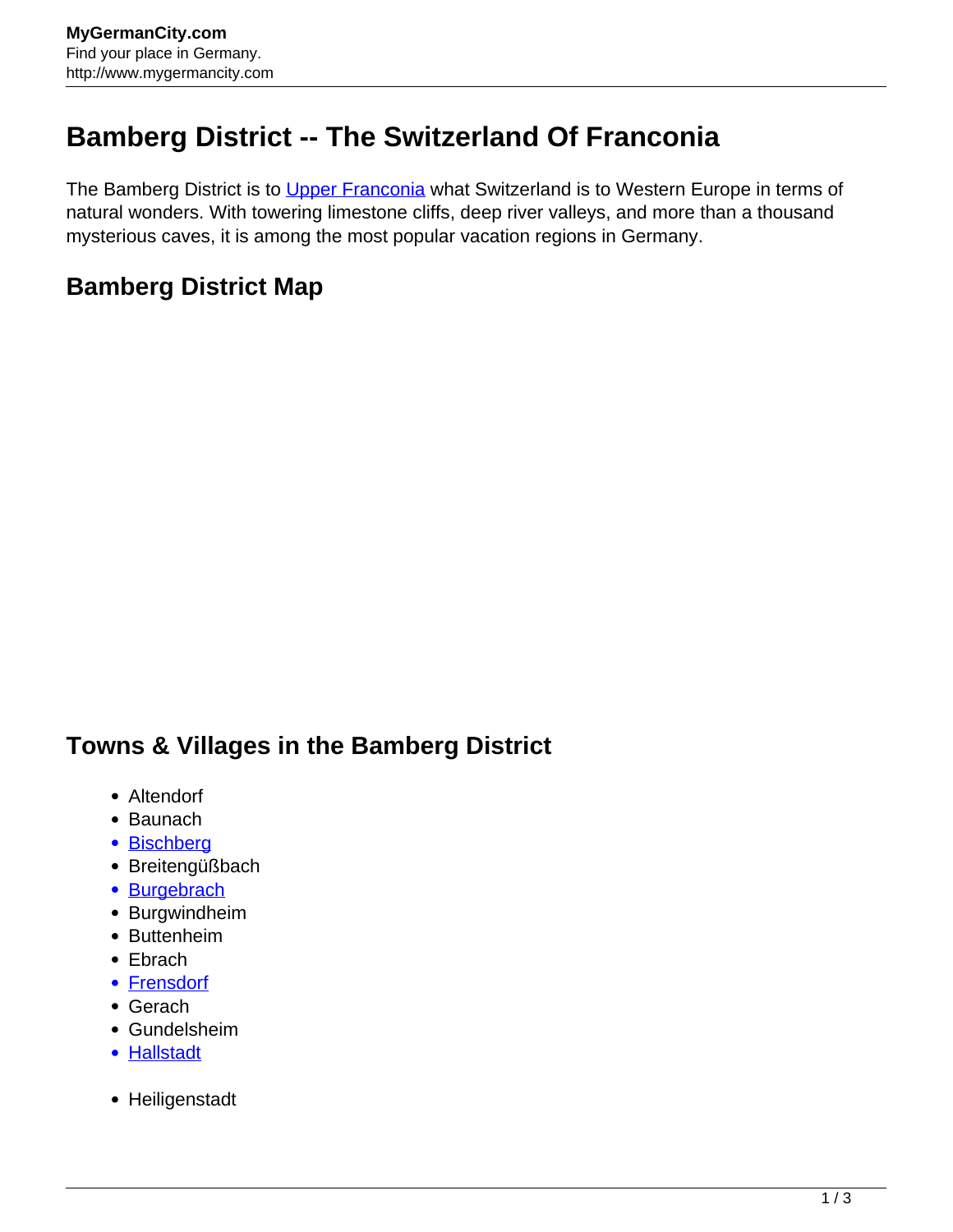- [Hirschaid](http://www.mygermancity.com/hirschaid)
- Kemmern
- Königsfeld
- Lauter
- Lisberg
- [Litzendorf](http://www.mygermancity.com/litzendorf)
- [Memmelsdorf](http://www.mygermancity.com/memmelsdorf)
- Oberhaid
- Pettstadt
- Pommersfelden
- Priesendorf
- Rattelsdorf
- Reckendorf
- [Scheßlitz](http://www.mygermancity.com/schesslitz)
- [Schlüsselfeld](http://www.mygermancity.com/schluesselfeld)
- Schönbrunn
- Stadelhofen
- [Stegaurach](http://www.mygermancity.com/stegaurach)
- [Strullendorf](http://www.mygermancity.com/strullendorf)
- Viereth-Trunstadt
- Walsdorf
- Wattendorf
- [Zapfendorf](http://www.mygermancity.com/zapfendorf)

Although the Bamberg District politically excludes the urban district and UNESCO Heritage Site of [Bamberg](http://www.mygermancity.com/bamberg), it does hold more than a few intriguing places you will not want to miss. For example, Baunach, the "Franconian Three-River Town," boasts many historic buildings, including the 15thcentury Magdelene Chapel built in the late Gothic style.

You will find **Schlüsselfeld** in the southwestern [Steigerwald](http://www.mygermancity.com/steigerwald) forest to be a virtual bank vault of well preserved architecture. Here you will see half a dozen acclaimed churches, such as the Evangelical Church with its venerated Marienaltar, and two historic castles, the Baroque fortifications in rural Aschbach and the Dientzenhofer Castle in Reichmannsdorf.

In [Hallstadt,](http://www.mygermancity.com/hallstadt) you can tour the magnificent St. Ann's Chapel. In Breitengüßbach, there is a fully developed waterside recreation area, the Kiesbaggerseen. And the town of **Scheßlitz**, with its Giechburg Castle and pilgrim-destination Gügel Church, is certainly worth a visit, too.